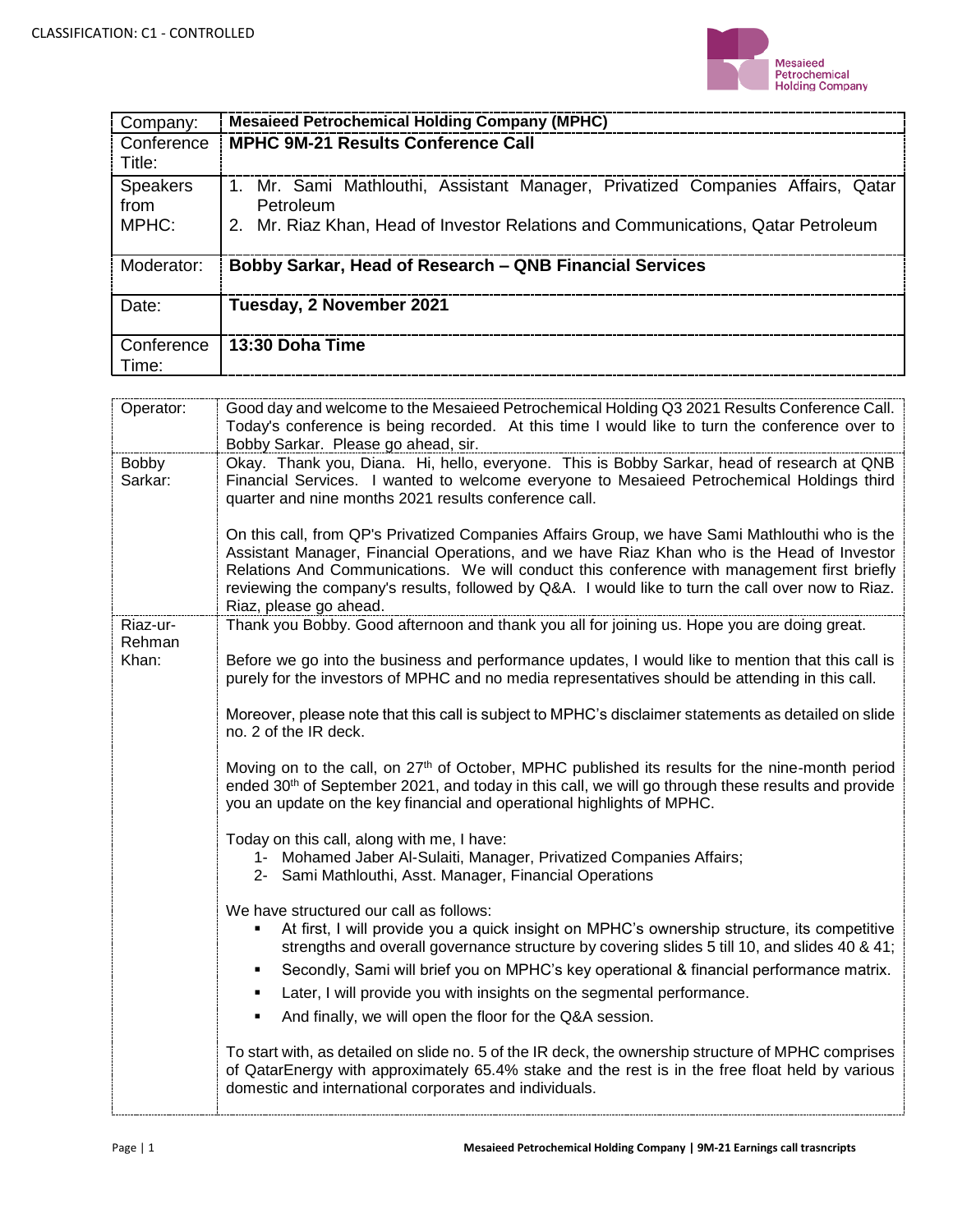

|             | QatarEnergy being the main shareholder of MPHC provides most of the head office functions<br>through a service-level agreement. The operations of MPHC's joint ventures are independently<br>managed by their respective Board of Directors, along with the senior management team.                                                                                                                                                                                                                                                                       |
|-------------|-----------------------------------------------------------------------------------------------------------------------------------------------------------------------------------------------------------------------------------------------------------------------------------------------------------------------------------------------------------------------------------------------------------------------------------------------------------------------------------------------------------------------------------------------------------|
|             | In terms of competitive advantages, as detailed on slide no. 8, all of the MPHC's group companies<br>are strategically placed in terms of:<br>competitively priced and assured feedstock supply under long term arrangements;<br>solid liquidity position, with a strong cash flow generation capability; and<br>presence of most reputed JV partners.<br>Additionally, its partnership with Muntajat, acts as a catalyst for its access to global markets.                                                                                               |
|             | As detailed on slide 10, from competitive positioning perspective, MPHC ranks among top tier<br>companies in the regional chemical space, across most the matrices and specifically leads the<br>charts in terms of profitability margins.                                                                                                                                                                                                                                                                                                                |
|             | In terms of the Governance structure of MPHC, you may refer to slides 40 & 41 of the IR deck,<br>which covers various aspects of MPHC's code of corporate governance in detail.                                                                                                                                                                                                                                                                                                                                                                           |
| Sami        | I will now hand over to Sami.<br>Thank you Riaz. Good afternoon and thank you all for joining us.                                                                                                                                                                                                                                                                                                                                                                                                                                                         |
| Mathlouthi: | To start with, as detailed on slide 12, in terms of macroeconomic dynamics, the momentum carried<br>from the latter part of last year, on the back of satisfactory vaccination drive and easing out of<br>geographical lockdowns in major markets, led to a sequential recovery in demand for<br>petrochemicals and chlor-alkali products, and positively reflected on selling prices. Industry-wide<br>supply constraints and global logistical bottlenecks also played a part in keeping the product prices<br>favourable for the downstream producers. |
|             | MPHC joint ventures benefitted from these strong economic sentiments which resulted in<br>improved price levels and translated into an improved set of financial results as detailed on slide<br>14.                                                                                                                                                                                                                                                                                                                                                      |
|             | For the nine-month period ended 30 September 2021, MPHC recorded a net profit of QR 1.4<br>billion as compared to QR 330 million for the same period last year, up by 335%, as detailed on<br>slide no. 16.                                                                                                                                                                                                                                                                                                                                               |
|             | Group's improved financial performance for the first nine months of 2021 was largely attributable<br>to improved product prices, which on an average increased by 56%, and translated into an<br>increase of QR 1.1 billion in Group's net earnings, as you can see on slide 17.                                                                                                                                                                                                                                                                          |
|             | Sales volumes were also furthered by 20%, mainly on account of improved production volumes<br>and contributed by QR 307 million positively to the current period's profitability versus same period<br>last year.                                                                                                                                                                                                                                                                                                                                         |
|             | The positive trajectory in product prices and improved volumes were slightly offset by increase in<br>variable costs, which contributed by QR 263 million negatively towards the current period earnings<br>in comparison to the first nine months of 2020.                                                                                                                                                                                                                                                                                               |
|             | Current period net earnings were positively impacted by favorable variance amounting to QR 33<br>million, in relation to inventory differentials, due to lesser drawdowns in comparison to the same<br>period last year.                                                                                                                                                                                                                                                                                                                                  |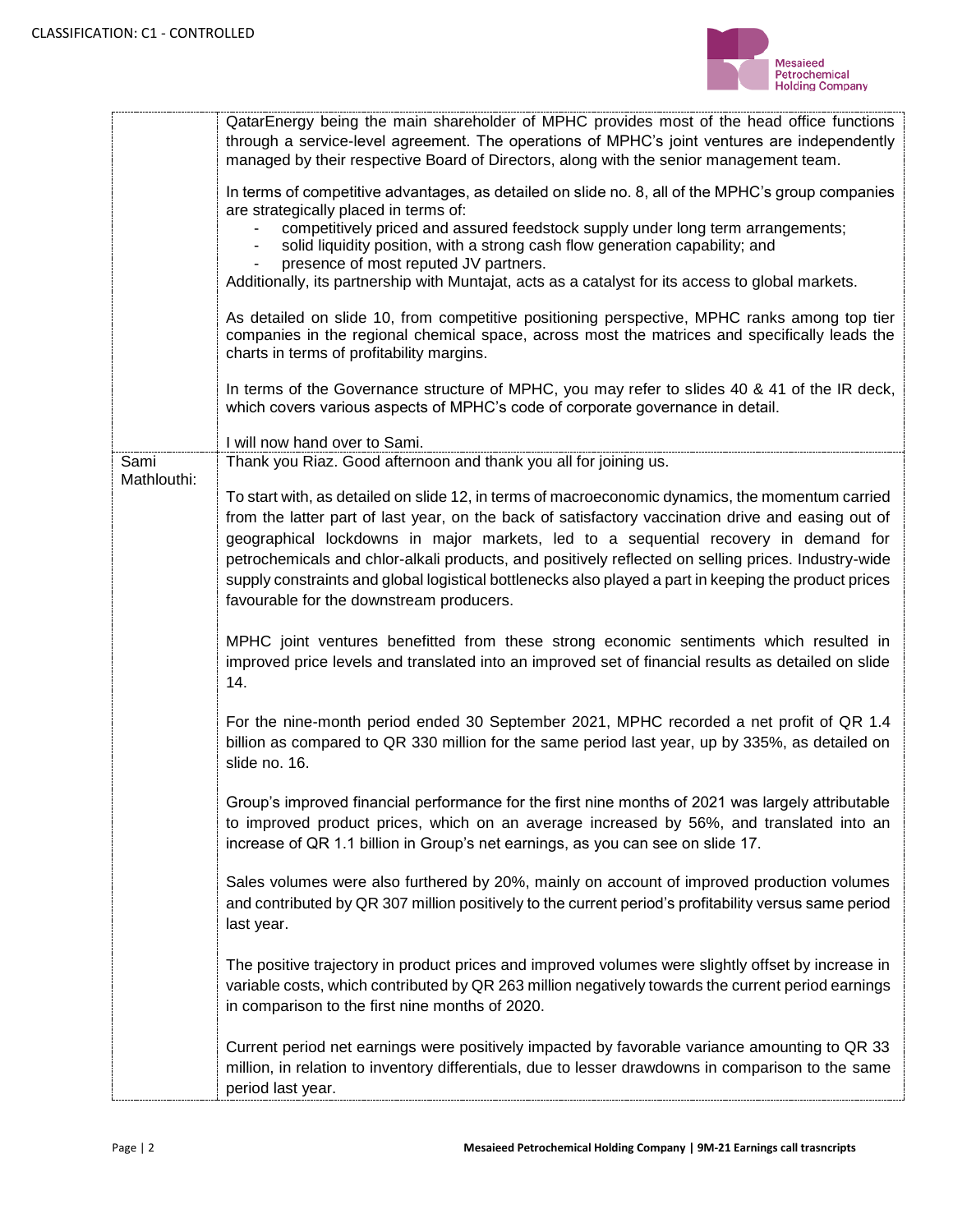T



..........

٦

|                             | MPHC's operations continue to remain robust and resilient with total production for the period<br>reaching 891 thousand MTs, up by 22% versus last year, as detailed on slide 15. The overall<br>increase in production volumes was mainly attributed to improved plant operating rates during the<br>current year, as major planned turnarounds and preventive maintenance shutdowns were carried<br>out in certain MPHC's joint venture facilities during nine months of last year. |
|-----------------------------|---------------------------------------------------------------------------------------------------------------------------------------------------------------------------------------------------------------------------------------------------------------------------------------------------------------------------------------------------------------------------------------------------------------------------------------------------------------------------------------|
|                             | Moving on to quarter-on-quarter performance, MPHC revenue improved by 5% versus second<br>quarter of 2021, while net profit remained flat compared to previous quarter.                                                                                                                                                                                                                                                                                                               |
|                             | The key contributor towards a growth in revenue mainly as result of improved sales volumes which<br>increased by 8%. However, selling prices declined by 3% during Q3-21 compared to Q2-21, mainly<br>on account of supply side ease outs particularly for the petrochemical products.                                                                                                                                                                                                |
|                             | On overall basis, our base case strategy will be to continue our focus on the strategic drivers of<br>operational reliability in terms of continued improvement in efficiency, and achieving cost<br>optimization which would enable the Group to contain costs while making strategic investments<br>for unlocking further growth potential.                                                                                                                                         |
|                             | I will now hand over to Riaz, to cover the segmental performance.                                                                                                                                                                                                                                                                                                                                                                                                                     |
| Riaz-ur-<br>Rehman<br>Khan: | Thank you Sami.<br>Petrochemicals<br>Starting with petchem segment, as covered in slides 22 till 26, the performance of the segment<br>bounced back with a net profit of QR 1.0 billion, with an increase of 327% compared to nine                                                                                                                                                                                                                                                    |
|                             | months of last year. This notable increase was primarily driven by improved products prices, which<br>increased by 49%, on account of improved macroeconomic dynamics and supply constraints.                                                                                                                                                                                                                                                                                         |
|                             | Sales volumes also increased by 17%, compared to the same period last year, against a backdrop<br>of higher operating days in the current period.                                                                                                                                                                                                                                                                                                                                     |
|                             | The growth in product prices coupled with sales volumes led to an overall rise in revenue by 75%<br>within the segment, to reach QR 2.1 billion for the current period.                                                                                                                                                                                                                                                                                                               |
|                             | Production volumes increased by 21% versus same period of last year, as the segment had<br>planned periodic turnaround of Q-Chem II facilities during Q1 2020, which affected the overall<br>operating rates for last year.                                                                                                                                                                                                                                                           |
|                             | In terms of segment revenue by geography, as detailed on slide 25, Asia remains a main market<br>for the segment, along with Indian Sub-continent and Europe.                                                                                                                                                                                                                                                                                                                         |
|                             | Chlor-Alkali<br>Moving on to Chlor-Alkali segment, as detailed on slides 27 till 31, the segmental performance<br>recorded a significant recovery with net profit of QR 418 million, compared to a net profit of QR 42<br>million reported for the first nine months of 2020.                                                                                                                                                                                                         |
|                             | This notable growth was primarily driven by significant improvement in blended average selling<br>prices, which increased by 85%, complemented by renewed product demand and supply side<br>shortages.                                                                                                                                                                                                                                                                                |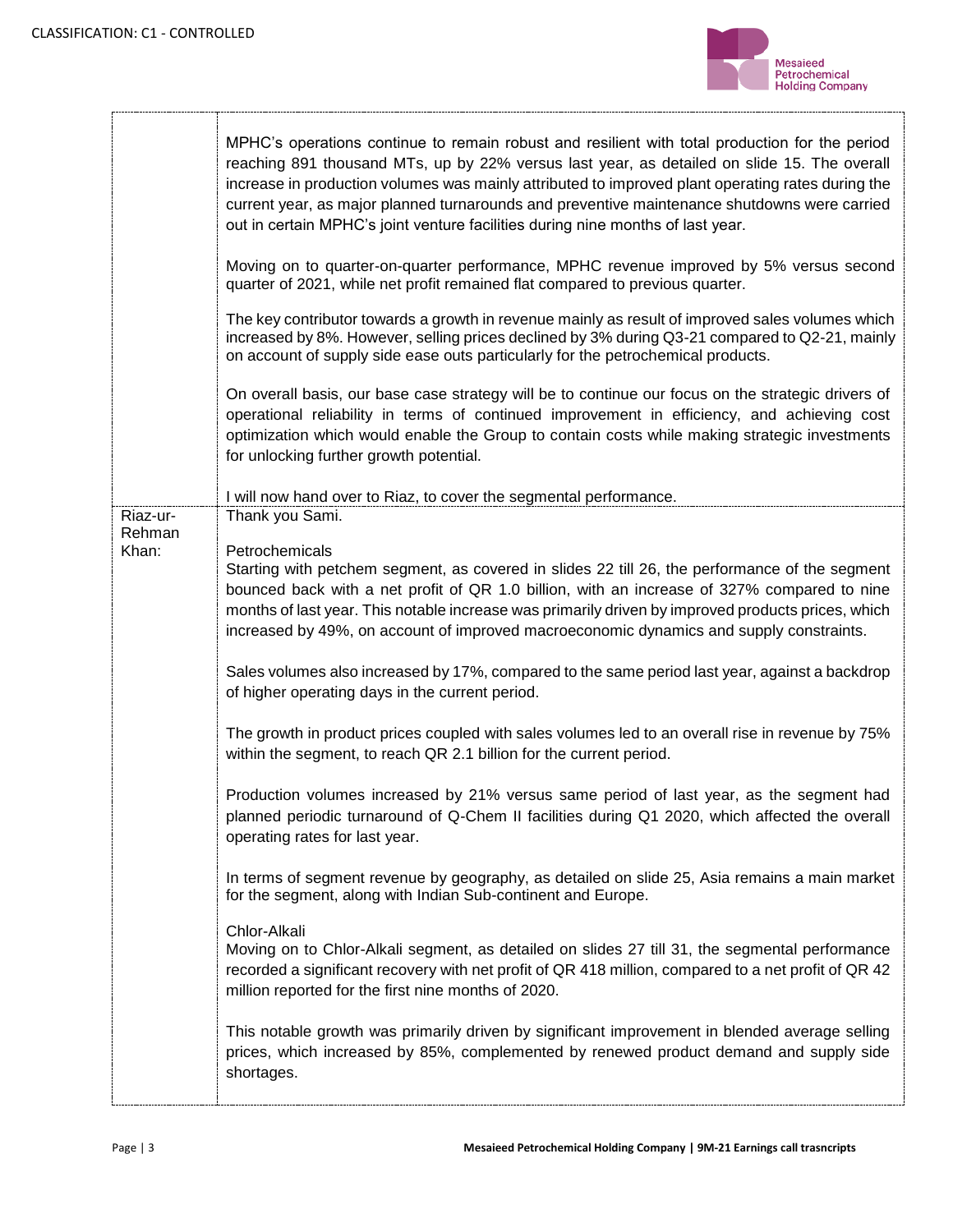

|             | Sales volumes also increased by 11%, compared to the same period last year, against the                                                                                                             |
|-------------|-----------------------------------------------------------------------------------------------------------------------------------------------------------------------------------------------------|
|             | backdrop of better utilization rates in the current period versus last year.                                                                                                                        |
|             |                                                                                                                                                                                                     |
|             | Growth in product prices coupled with sales volumes led to an overall increase in revenue by                                                                                                        |
|             | 132% within the segment, to reach QR 874 million for the current period.                                                                                                                            |
|             |                                                                                                                                                                                                     |
|             |                                                                                                                                                                                                     |
|             | Production volumes rose by 24% versus same period last year, as the segment had more planned                                                                                                        |
|             | periodic shutdowns during Q1-20.                                                                                                                                                                    |
|             |                                                                                                                                                                                                     |
|             | In terms of segment revenue by geography, as detailed on slide 30, Indian sub-continent remains                                                                                                     |
|             | the main market for this segment.                                                                                                                                                                   |
|             |                                                                                                                                                                                                     |
|             | Now we will open the floor for the Q&A Session.                                                                                                                                                     |
| Operator:   | Thank you. Ladies and gentlemen, if you would like to ask a question, please signal by pressing                                                                                                     |
|             | star one on your telephone keypad. If you're using a speakerphone, please make sure your mute                                                                                                       |
|             | function is turned off to allow your signal to reach our equipment. Again, press star one to ask a                                                                                                  |
|             | question. Once again, that is the star one if you wish to ask a question. It appears there are no                                                                                                   |
|             | questions for now. Once again, that is star one if you wish to ask a question. And we just got to<br>one question in from Leszek Baranski with Millennium. Please go ahead. Your line is open.      |
| Leszek      | Thank you very much for the conference call. Let me start maybe with the first question, I've got                                                                                                   |
| Baranski:   | one or two additional questions as well. Yeah, if you look at all these news about logistical                                                                                                       |
|             | problems that even plastic producers potentially could have when delivering plastic to Asia or to                                                                                                   |
|             | Europe. Do you see any difficulties in this field or not much?                                                                                                                                      |
| Sami        | Well, so far based on the latest results that we have until Q3 2021, we are seeing those issues,                                                                                                    |
| Mathlouthi: | but we haven't been affected, so we have good support from our sales partner Muntajat, who are                                                                                                      |
|             | dealing with the sales and delivery of our products.                                                                                                                                                |
| Leszek      | Okay. The second question refers to the big discrepancy in prices between Europe and Asia.                                                                                                          |
| Baranski:   | Basically, European markets, including even Turkey, they offer much higher prices, I guess. Are                                                                                                     |
|             | you able to use this opportunity and sell more into Turkey or Europe, or you keep selling to your                                                                                                   |
|             | standard client in Asia?                                                                                                                                                                            |
| Sami        | Well, I think we are always looking for the best netbacks. And with this strategy our marketing                                                                                                     |
| Mathlouthi: | partner is dealing with those kind of sales opportunities, with an objective to look for the best net                                                                                               |
|             | backs for MPHC.                                                                                                                                                                                     |
| Leszek      | Okay, thank you very much. And another question referring to PVC and byproduct when you are                                                                                                         |
| Baranski:   | producing PVC, so Mesaieed has got quite a visible exposure to this petrochemical chain. And my                                                                                                     |
|             | question is because this chain was quite profitable recently and probably still is, so do you see this<br>to continue going forward?                                                                |
| Riaz-ur-    | Yeah, first thing to clarify in terms of the production chain which we are producing VCM, which is                                                                                                  |
| Rehman      | a precursor to – or acts like a feedstock – to PVC. In terms of the overall market dynamics, PVC                                                                                                    |
| Khan:       | for the next at least two quarters with the current constraints in the market, not only from China but                                                                                              |
|             | also from the Europe, where energy price trajectories, as well as power rationing measures in                                                                                                       |
|             | China, will remain elevated.                                                                                                                                                                        |
|             |                                                                                                                                                                                                     |
|             | I cannot comment on exact pricing levels where it will reach, but from overall perspective what we                                                                                                  |
|             | see from the market consensus and from the experts we hear, this is what the price trajectories                                                                                                     |
|             | looks like. And sitting right now here and estimating about how the price trajectories will move in                                                                                                 |
|             | with a mid-term outlook, it will be very difficult to say, because there is a lot of variables in the                                                                                               |
|             | market, a lot of demand and supply variables in the market, I would say. On a short-term basis,                                                                                                     |
|             | next two to five months down the line, it appears positive. We always caveat ourselves by referring                                                                                                 |
|             | what the market says, so this is what the market is saying, and this is what consensus looks                                                                                                        |
|             | towards a short-term outlook for the product.                                                                                                                                                       |
| Speaker:    | Understood, yeah. It's very clear. I was asking about sentiments, so you answered it very well.<br>Another question is you've got sister company, Industries Qatar, and in case of Industries Qatar |
|             | the company started already to buy minority shares from subsidiaries - in subsidiaries, not from.                                                                                                   |
|             |                                                                                                                                                                                                     |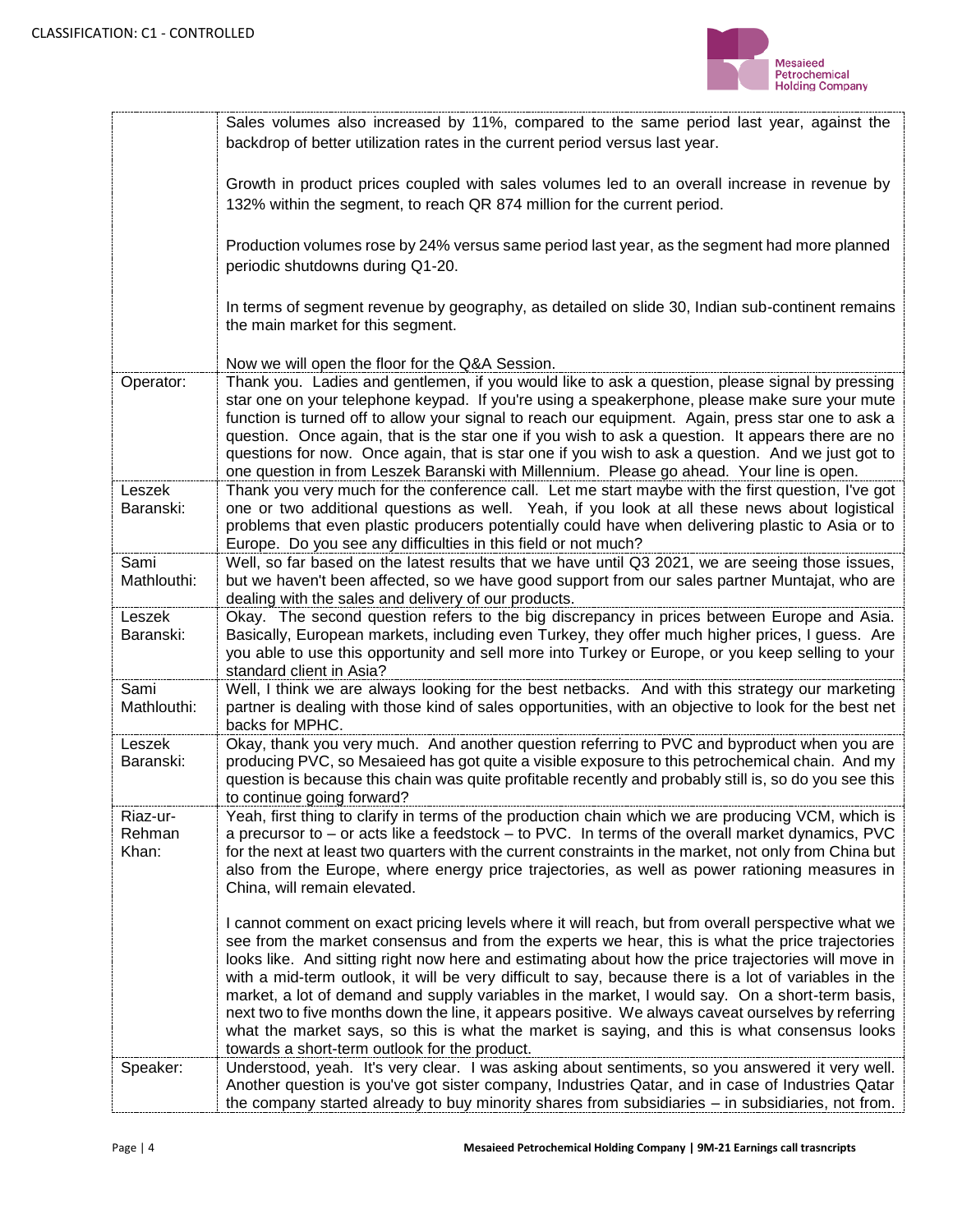

|                                   | And basically, that's the way how to deploy cash. In case of Mesaieed, current macro environment<br>is positive, dividends are not very substantial and there's cash by building on the company's<br>balance sheet. What's the strategy for Mesaieed? Is it similar to Industries Qatar or it will be<br>something different? For example, I know, much higher dividend.                                                                                                                                                                                                                                                                                                                                                                                                                                                                                                                                                                                                                                                                                                                                             |
|-----------------------------------|----------------------------------------------------------------------------------------------------------------------------------------------------------------------------------------------------------------------------------------------------------------------------------------------------------------------------------------------------------------------------------------------------------------------------------------------------------------------------------------------------------------------------------------------------------------------------------------------------------------------------------------------------------------------------------------------------------------------------------------------------------------------------------------------------------------------------------------------------------------------------------------------------------------------------------------------------------------------------------------------------------------------------------------------------------------------------------------------------------------------|
| Sami<br>Mathlouthi:               | Yeah, well, different companies have different kind of strategies, and we are not following IQ, so<br>these are two separate companies. And every company has its board, which is different and taking<br>totally different strategic decisions.                                                                                                                                                                                                                                                                                                                                                                                                                                                                                                                                                                                                                                                                                                                                                                                                                                                                     |
|                                   | At the moment we don't have anything in the pipeline, in terms of acquisition of minority shares.<br>We are working under joint ventures with our partners so far, and the working relationships with<br>the JV partners is very good. We are in a win-win position which benefitted the shareholder of<br>MPHC in general.                                                                                                                                                                                                                                                                                                                                                                                                                                                                                                                                                                                                                                                                                                                                                                                          |
|                                   | So far we have distributed around QR 6.8 billion in form of dividends, with a payout ratio ranging<br>from 71% to 81%. Last year the dividend payout was around 94%, which was exceptional due to<br>the lower net profits. The company will try to manage the cash in the benefits of the shareholders,<br>so either through distribution of dividend or looking for opportunities, where the board believes that<br>those opportunities will add value to the shareholders, without taking a huge risk.                                                                                                                                                                                                                                                                                                                                                                                                                                                                                                                                                                                                            |
| Leszek<br>Baranski:               | Okay, understood. And maybe the last question, most recently there were very big changes in<br>feedstock prices globally. Most people believe it's very temporary because of sudden undersupply<br>of gas here or there globally. Should we expect that your formulas in Qatar, they should stay stable<br>as they used to be, because these formulas are for years or decades, not for months or quarters?                                                                                                                                                                                                                                                                                                                                                                                                                                                                                                                                                                                                                                                                                                          |
| Sami<br>Mathlouthi:               | Looking back to our EBITDA margins, you will see that it's increasing trend starting from 29% in<br>Q1-20 to 58% very recently. It's despite the increase that we have seen in the feedstock. Until Q3<br>2021 you will see in the bridge analysis that there is negative impact coming from feedstock which<br>is in line with the increase in feedstock prices. We don't believe at the moment that the formulas<br>will change, so those formulas are regulated by joint venture agreement between the shareholders<br>and between Qatar Energy. And those formulas take into consideration any variable increase in<br>the market, which is taken into consideration in those indications. And we believe that we are<br>trying to keep everything clear, where we can control our EBITDA margins and make profits for<br>our shareholders. Here we just need to mention that incase of QVC, part of the feedstock is bought<br>from external parties, and this part is representing around 25% to 30% of the feedstock that is<br>consumed at QVC level. And this feedback purely depends on market conditions. |
| Speaker:                          | Okay, thank you very much.                                                                                                                                                                                                                                                                                                                                                                                                                                                                                                                                                                                                                                                                                                                                                                                                                                                                                                                                                                                                                                                                                           |
| Sami<br>Mathlouthi:               | Thank you.                                                                                                                                                                                                                                                                                                                                                                                                                                                                                                                                                                                                                                                                                                                                                                                                                                                                                                                                                                                                                                                                                                           |
| Operator:                         | And we will now take the next question from Shabbir Kagalwala with Al Rayan Investment. Please<br>go ahead. Your line is open.                                                                                                                                                                                                                                                                                                                                                                                                                                                                                                                                                                                                                                                                                                                                                                                                                                                                                                                                                                                       |
| Shabbir                           | Thank you, gentlemen. This is Shabbir from Al Rayan Investment. Do you have any planned                                                                                                                                                                                                                                                                                                                                                                                                                                                                                                                                                                                                                                                                                                                                                                                                                                                                                                                                                                                                                              |
| Kagalwala:<br>Sami<br>Mathlouthi: | outages for the remaining part of the year in 4Q?<br>Thank you, Shabbir, for the question. Yes, for Q4 2021 we have a big showdown in QVC, that's<br>around 90 days. The shutdown has already started. And this was a planned shutdown, it's<br>communicated already to the market previously. Yeah, so that's 90 days for QVC. We don't expect<br>any shutdown for QChem and QChem II. And if you look at the shutdowns until Q3 2021, you will<br>see that the operating rates has increased a lot compared to last year.                                                                                                                                                                                                                                                                                                                                                                                                                                                                                                                                                                                          |
| Shabbir<br>Kagalwala:             | When is this shut down going to be completed?                                                                                                                                                                                                                                                                                                                                                                                                                                                                                                                                                                                                                                                                                                                                                                                                                                                                                                                                                                                                                                                                        |
| Sami<br>Mathlouthi:               | It has already started, so beginning of October, and it should be completed by the end of this<br>December.                                                                                                                                                                                                                                                                                                                                                                                                                                                                                                                                                                                                                                                                                                                                                                                                                                                                                                                                                                                                          |
| Shabbir                           | End of December, okay, the entire quarter. Do you think this period that there's a shutdown you                                                                                                                                                                                                                                                                                                                                                                                                                                                                                                                                                                                                                                                                                                                                                                                                                                                                                                                                                                                                                      |
| Kagalwala:                        | will not be - do you have enough inventory level for sales? How will you manage?                                                                                                                                                                                                                                                                                                                                                                                                                                                                                                                                                                                                                                                                                                                                                                                                                                                                                                                                                                                                                                     |
| Sami<br>Mathlouthi:               | Well, as you know that most of the production is sold. We don't have a huge inventory at QVC<br>level, so there's not enough for the next three months' sales.                                                                                                                                                                                                                                                                                                                                                                                                                                                                                                                                                                                                                                                                                                                                                                                                                                                                                                                                                       |
| Shabbir                           | Okay. Basically nothing will be sold in this quarter?                                                                                                                                                                                                                                                                                                                                                                                                                                                                                                                                                                                                                                                                                                                                                                                                                                                                                                                                                                                                                                                                |
| Kagalwala:                        |                                                                                                                                                                                                                                                                                                                                                                                                                                                                                                                                                                                                                                                                                                                                                                                                                                                                                                                                                                                                                                                                                                                      |